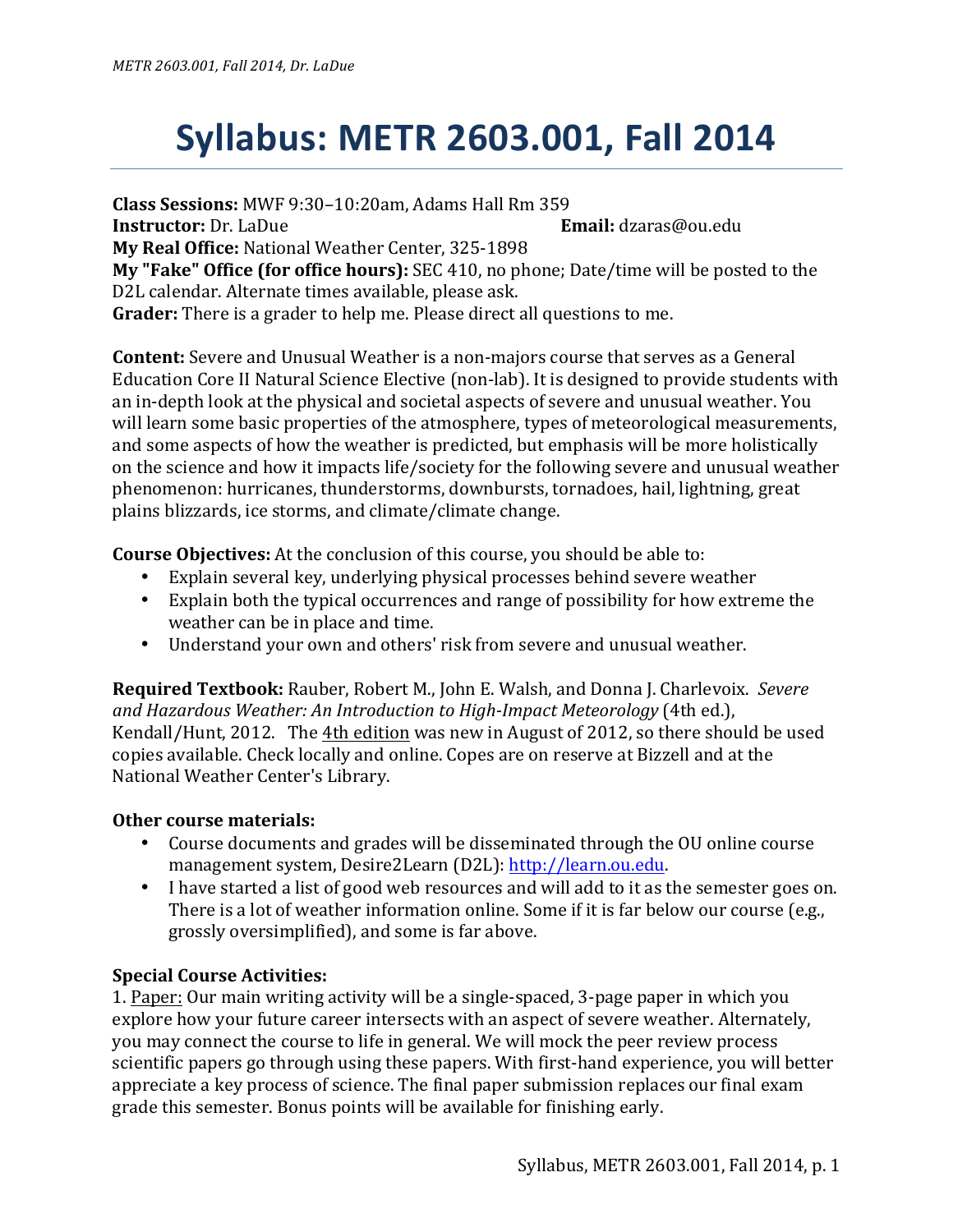2. Team Teaching: You will be assigned to work on two team teaching projects during the semester. Being put into the position of teaching helps you learn better. Many of the assignments are designed to give you and your classmates a better appreciation for how course content connects to your majors, and matters to our lives. Use feedback from your first team experience to improve your second team teaching! You are also learning teamwork skills in this class that will be valuable in your career. It is expected that all team members will contribute approximately equally. Each team member rates each other team member's contributions through an online peer evaluation tool called catme.org. Peer evaluation is factored into how the team grade is applied to each team member.

## **Grading:**

| <b>20%</b> |
|------------|
| 30%        |
| 30%        |
| <b>20%</b> |
|            |

You are responsible for checking D2L throughout the semester. If you see an error, such as a missing or incorrect grade, you must notify the instructor within two weeks of the grade being posted.

**Grading Scale:** A: 100 – 90%; **B**: 89 – 80%; **C**: 79 – 70%; **D**: 69 – 60%; **F**: < 60%

**Quizzes:** Quizzes will take place approximately every two weeks. The lowest two quiz grades will be dropped. No make-up quizzes will be given except if:  $(1)$  serious medical condition (illness or injury) of you or an immediate family member; (2) University excused absence; (3) jury duty; (4) religious observance; or (5) military orders. Appropriate documentation *must* accompany any appeal to make up a quiz.

**Assignments:** Assignments will be due approximately every two weeks, alternating weeks with quizzes. Assignments must be turned in *by the beginning of class* on the assigned due date to be considered on time. If you are sick, please consider scanning your assignment (if it is a paper assignment) and uploading it to the "Assignments Dropbox" on D2L. If it is not submitted on time, it is late and will be capped at no more than 60% credit. Exceptions listed under quizzes apply here.

**Working Together:** I encourage you to work together to understand class material, and thus understand how to complete class assignments. However, your assignment must be your own work! Work together to *understand*, then each person completes their paper in their own words. Assignments ask who you worked with and request that you sign an integrity statement. Ask me if you are unsure what constitutes "inappropriate aid." See section on Academic Integrity.

**Extra Credit:** These will be a few optional activities that can be done for extra credit. Up to two may be done. The assignment grade receiving the boost must also be turned in, and earn at least  $60\%$ . Assignments earning less than  $60\%$  may be redone once, in order that this boost can apply. All extra credit is due by the Magic Date (see below).